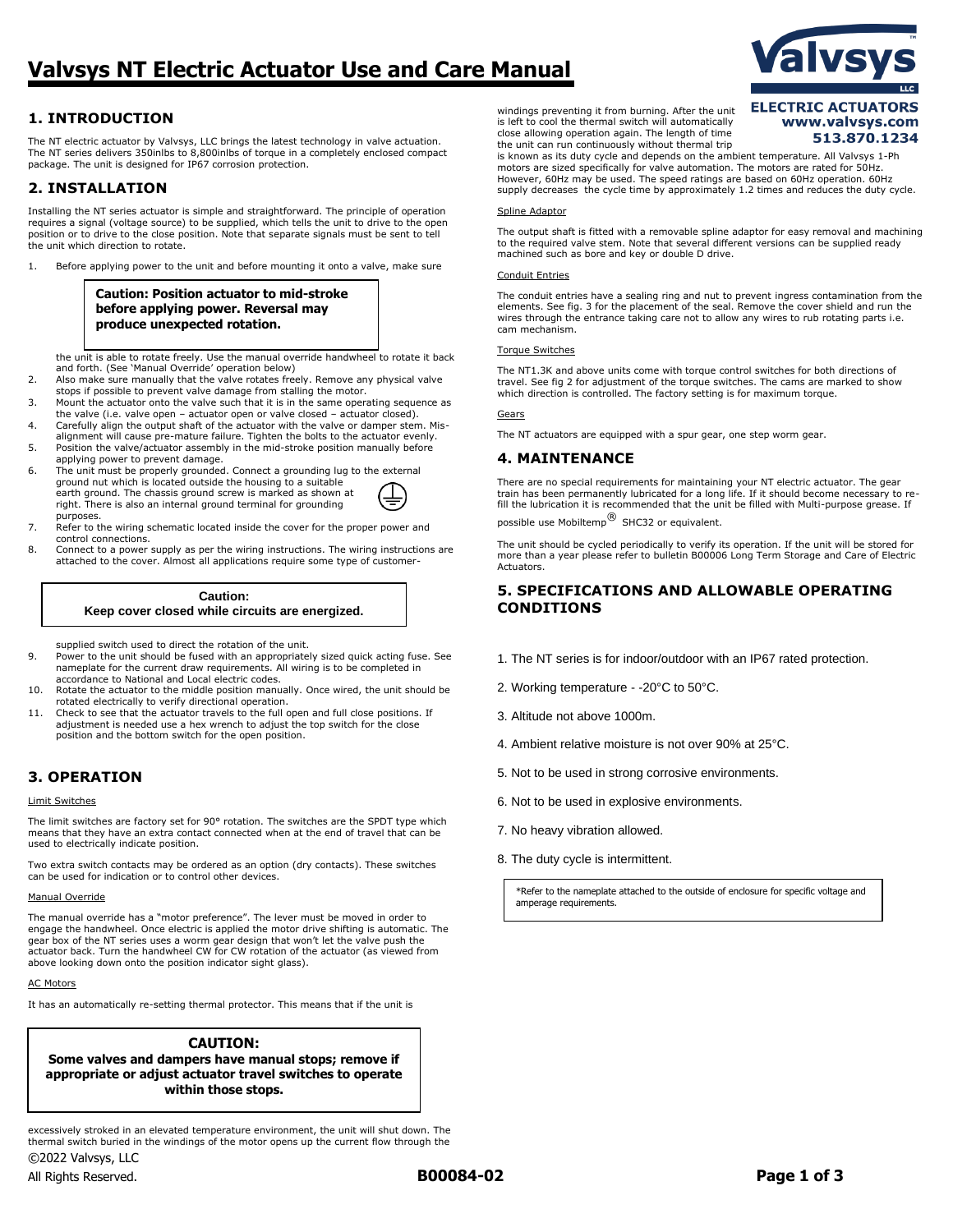# **Valvsys NT Electric Actuator Use and Care Manual**



## **6. TROUBLE SHOOTING**

- 1 PROBLEM: There is power to the unit but it does not respond.
- 1.1 Verify that the correct voltage has been applied according to the ratings listed on the nameplate.
- 2 Check the wiring to verify it against the wiring schematic.
- 2.1 Check the limit switches to see if they are tripped and operating in the correct range.
- 2.2 Check the operation of the torque switches to see if they have been tripped.
- 3 PROBLEM: Power is getting to the motor but it merely hums.
- 3.1 Check to make sure that the proper voltage is applied and that all of the wiring connections are tight.
- 3.2 Check to see that the unit is properly grounded.
- 3.3 Check to see that the CW and CCW switches are not being powered at the same time. This will happen if the customer directional control switch is not wired correctly.
- 4 PROBLEM: The actuator performs erratically.
- 4.1 Check to see that the actuator is not stalling. Remove the actuator from the valve and verify the freeness of the valve operation.
- 4.2 Check to see that the valve torque requirements are less than the rated torque output of the actuator.
- 4.3 Check the ambient temperature rating. The motors are equipped with thermal protectors which cut power to the motor if excessively cycled. High temperature ambients and cycle frequencies may heat up the motor causing the thermal protector to automatically turn off power to the motor. Simply allow the unit to cool and it will automatically re-set.

## **7. TECHNICAL ASSISTANCE**

Valvsys LLC will be more than happy to provide technical assistance should it become necessary.

Please have the following available when calling for assistance:

- 1. Actuator model number
- 2. Actuator serial number
- 3. Input signal being used<br>4. Valve application
- Valve application



 $(Fig.2)$ Torque control mechanism



 $(Fig.1)$ Stroke control and indicating mechanism